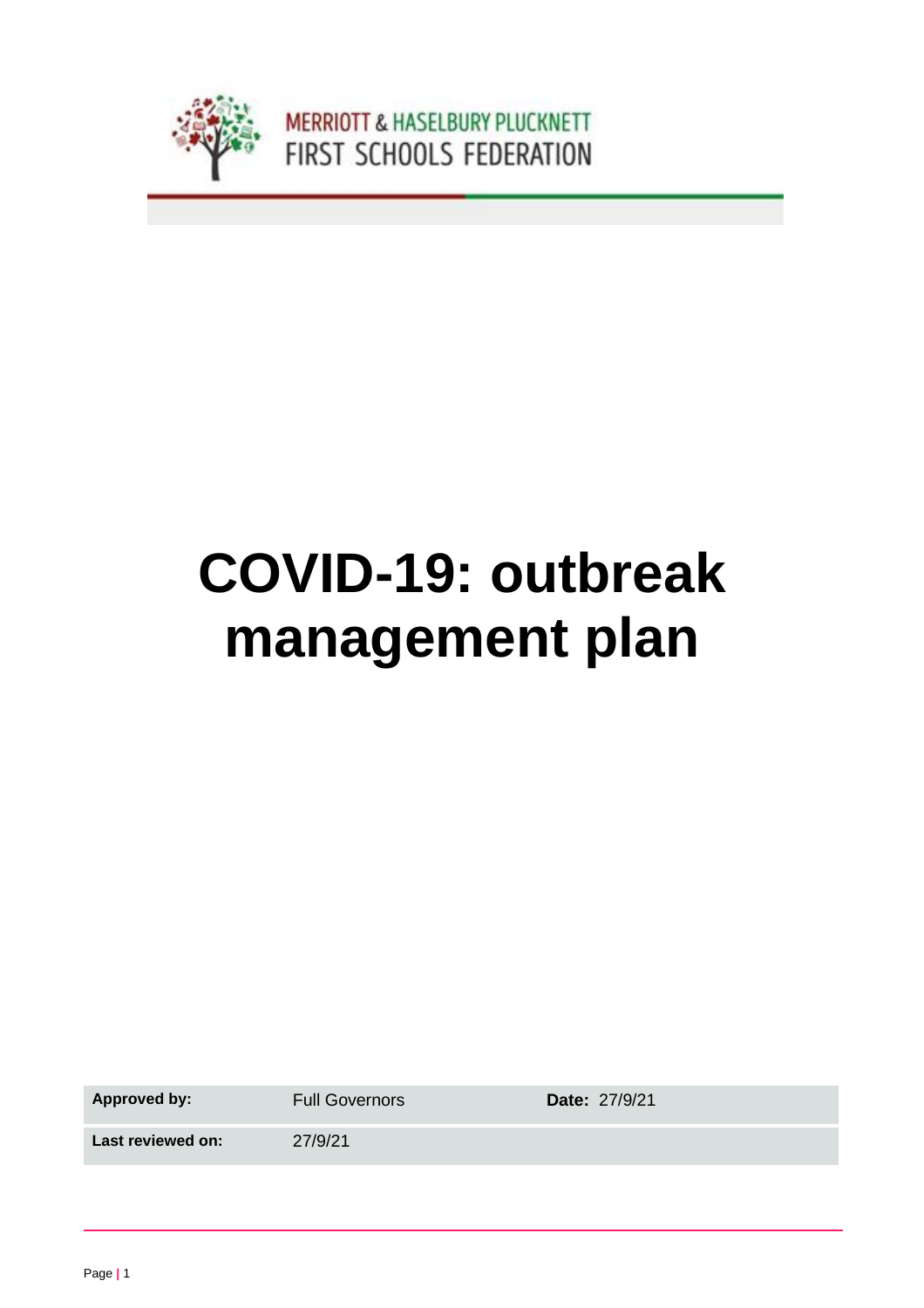# **1. Introduction**

This plan is based on the [contingency framework for managing local outbreaks](https://www.gov.uk/government/publications/coronavirus-covid-19-local-restrictions-in-education-and-childcare-settings) of COVID-19 and the schools [operational guidance,](https://www.gov.uk/government/publications/actions-for-schools-during-the-coronavirus-outbreak) provided by the Department for Education (DfE).

We will only implement some, or all, of the measures in this plan in response to recommendations provided by our local authority (LA), directors of public health (DsPH), Public Health England (PHE) health protection team or the national government.

We will adopt Somerset County Council's Categorisation in Outbreak Management

**GREEN-** 0-4 cases baseline measures should be relied upon.

**BLUE**- >5 case or >10% of group who mix closely test positive (this is the threshold for public health involvement).

**AMBER-** Evidence of established transmission within the setting i.e. rise in cases or there are multiple groups that meet the threshold for public health involvement.

**RED**- Evidence of sustained transmission within the setting over what would be expected with current background rates.

It may be necessary to implement these measures in the following circumstances, for example:

- To help manage a COVID-19 outbreak within the school. Actions will be considered if the school enters, Blue, Amber or Red Categories.
- If COVID-19 infection rates in the community are extremely high, and other measures have failed to reduce transmission
- As part of a package of measures responding to a 'variant of concern' (VoC)
- > To prevent unsustainable pressure on the NHS

## **2. Seeking public health advice**

When one of the thresholds above is met, we will review the testing, hygiene and ventilation measures already in place.

The Headteacher will notify Somerset County Council if there are 2 or more cases in a close contact group, such as a class or friendship group and consider enhanced restrictions to help prevent further transmission.

We will also seek public health advice from a director of public health or health protection team. The head teacher will be responsible for seeking this advice, and will do so by telephoning the DfE helpline (0800 046 8687) or contacting Somerset Public Health SWHPT@phe.gov.uk

## **3. Shielding**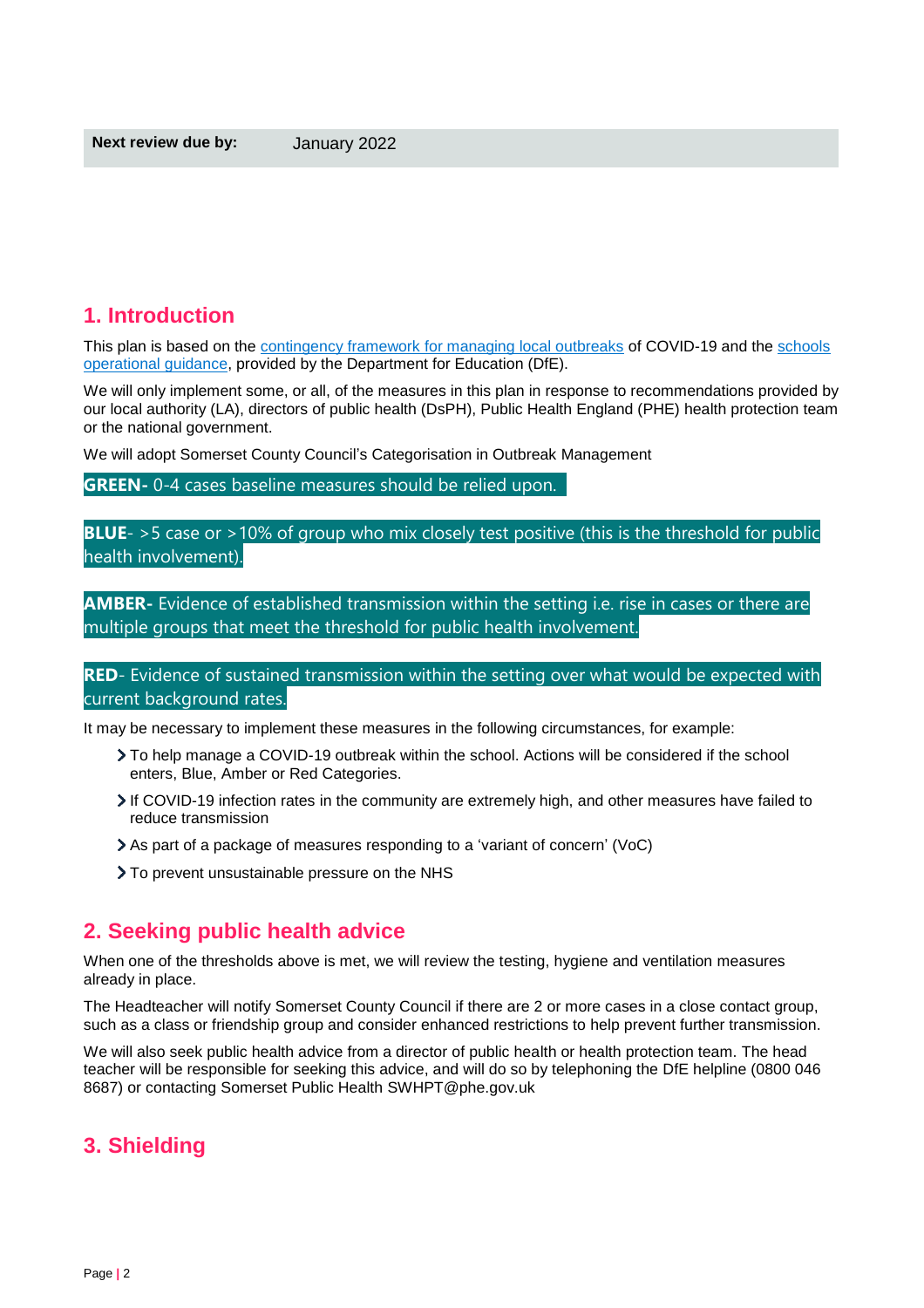We will adhere to national guidance on the reintroduction of shielding, which would apply to those on the shielded [patient list \(SPL\).](https://digital.nhs.uk/coronavirus/shielded-patient-list)

We will speak to individuals required to shield about additional protective measures in school or arrangements for home working or learning.

## **4. Other measures**

Parents, carers, pupils and staff will be informed promptly about the introduction of control measures. This will be done via email once a decision has been made.

If recommended, we will limit:

- > Residential educational visits
- > Open days
- > Transition or taster days
- > Parents coming into school
- > Live performances

If recommended, we will (re)introduce:

- Testing, including the use of an asymptomatic test site (ATS)
- > Bubbles, to reduce mixing between groups
- Face coverings in communal areas and classrooms for staff and visitors (unless exempt)

## **5. Attendance restrictions**

Attendance restrictions will only be recommended as a last resort. If recommended, we will implement the measures in this section.

### **5.1 Eligibility to remain in school**

If restrictions are recommended, we will stay open for:

- Vulnerable pupils
- Children of critical workers

### **5.2 Education and support for pupils at home**

All other pupils will be required to stay at home and will receive remote education.

We will aim to deliver remote education that meets the same quality and quantity of education that pupils would receive in school, as outlined in our Remote Education Agreement.

The school will continue to provide for pupils eligible for benefits-related free school meals while they are not attending school because of COVID-19 isolation guidelines. This will be either through vouchers, food parcels or meals collected from school, depending on guidance and staff availability.

### **5.3 Wraparound care**

We will limit access to before and after-school activities and wraparound care during term time to those that need it most.

We will communicate who will be eligible to attend once the restrictions are confirmed.

### **5.4 Safeguarding**

We will review our child protection policy to make sure it reflects the local restrictions and remains effective.

We will aim to have a trained DSL or deputy DSL on site wherever possible.